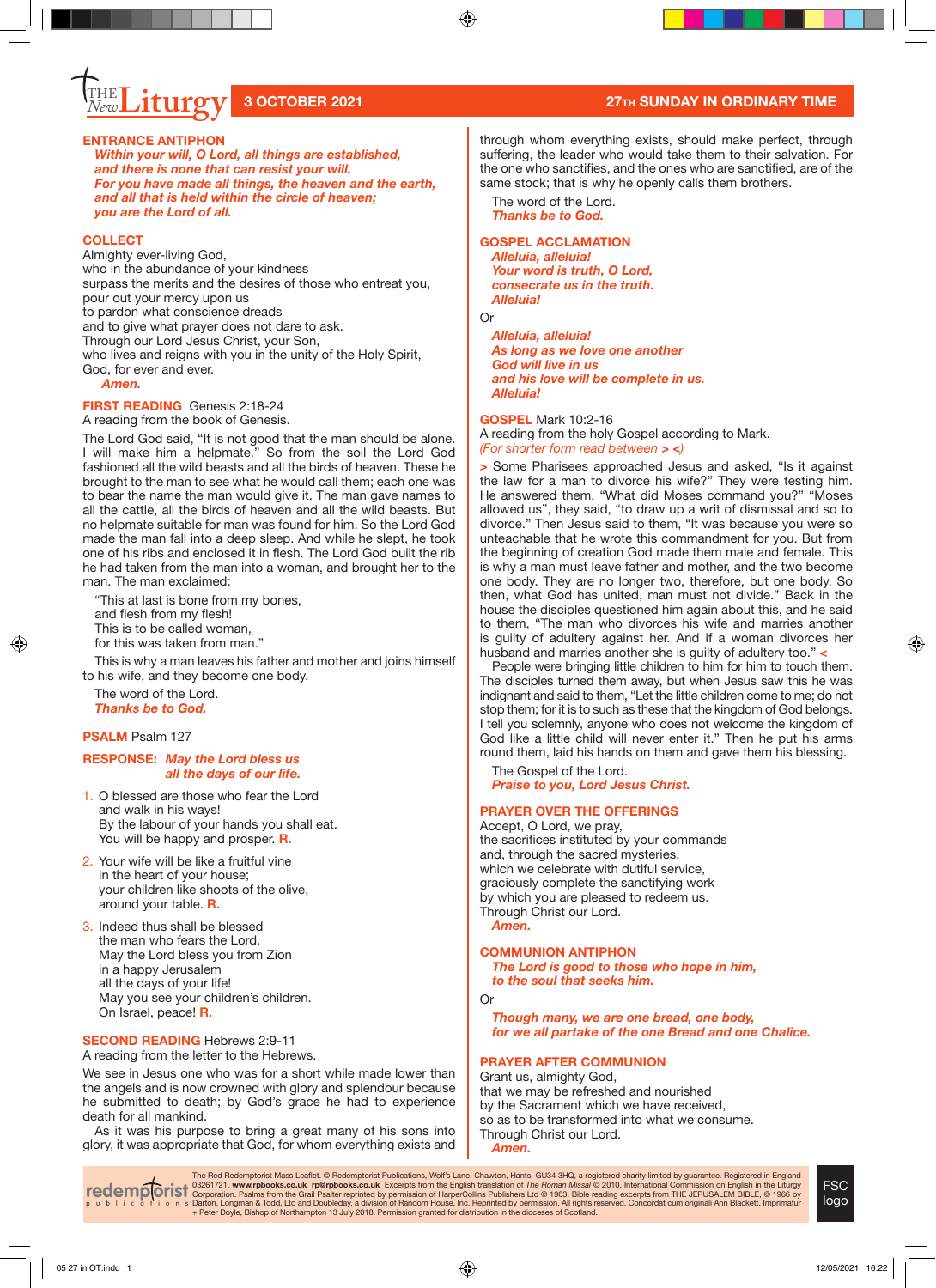## **Liturgy** 10 OCTOBER 2021 28TH SUNDAY IN ORDINARY TIME *New*

#### **ENTRANCE ANTIPHON**

*If you, O Lord, should mark iniquities, Lord, who could stand? But with you is found forgiveness, O God of Israel.* 

#### **COLLECT**

May your grace, O Lord, we pray, at all times go before us and follow after and make us always determined to carry out good works. Through our Lord Jesus Christ, your Son, who lives and reigns with you in the unity of the Holy Spirit, God, for ever and ever.  *Amen.*

#### **FIRST READING** Wisdom 7:7-11

A reading from the book of Wisdom.

I prayed, and understanding was given me; I entreated, and the spirit of Wisdom came to me. I esteemed her more than sceptres and thrones; compared with her, I held riches as nothing. I reckoned no priceless stone to be her peer, for compared with her, all gold is a pinch of sand, and beside her silver ranks as mud. I loved her more than health or beauty, preferred her to the light, since her radiance never sleeps. In her company all good things came to me, at her hands riches not to be numbered.

The word of the Lord. *Thanks be to God.*

#### **PSALM** Psalm 89

#### **RESPONSE:** *Fill us with your love that we may rejoice.*

- 1. Make us know the shortness of our life that we may gain wisdom of heart. Lord, relent! Is your anger for ever? Show pity to your servants. **R.**
- 2. In the morning, fill us with your love; we shall exult and rejoice all our days. Give us joy to balance our affliction for the years when we knew misfortune. **R.**
- 3. Show forth your work to your servants; let your glory shine on their children. Let the favour of the Lord be upon us: give success to the work of our hands. **R.**

#### **SECOND READING** Hebrews 4:12-13

A reading from the letter to the Hebrews.

The word of God is something alive and active: it cuts like any double-edged sword but more finely: it can slip through the place where the soul is divided from the spirit, or joints from the marrow; it can judge the secret emotions and thoughts. No created thing can hide from him; everything is uncovered and open to the eyes of the one to whom we must give account of ourselves.

The word of the Lord. *Thanks be to God.*

#### **GOSPEL ACCLAMATION** *Alleluia, alleluia! Blessed are you, Father, Lord of heaven and earth,*

#### *for revealing the mysteries of the kingdom to mere children. Alleluia!*

Or

*Alleluia, alleluia! How happy are the poor in spirit; theirs is the kingdom of heaven. Alleluia!* 

**GOSPEL** Mark 10:17-30 A reading from the holy Gospel according to Mark. *(For shorter form read between > <)*

**>** Jesus was setting out on a journey when a man ran up, knelt before him and put this question to him, "Good master, what must I do to inherit eternal life?" Jesus said to him, "Why do you call me good? No one is good but God alone. You know the commandments: You must not kill; You must not commit adultery; You must not steal; You must not bring false witness; You must not defraud; Honour your father and mother." And he said to him, "Master, I have kept all these from my earliest days." Jesus looked steadily at him and loved him, and he said, "There is one thing you lack. Go and sell everything you own and give the money to the poor, and you will have treasure in heaven; then come, follow me." But his face fell at these words and he went away sad, for he was a man of great wealth.

Jesus looked round and said to his disciples, "How hard it is for those who have riches to enter the kingdom of God!" The disciples were astounded by these words, but Jesus insisted, "My children," he said to them, "how hard it is to enter the kingdom of God! It is easier for a camel to pass through the eye of a needle than for a rich man to enter the kingdom of God." They were more astonished than ever. "In that case", they said to one another, "who can be saved?" Jesus gazed at them. "For men", he said, "it is impossible, but not for God: because everything is possible for God." **<**

Peter took this up. "What about us?" he asked him. "We have left everything and followed you." Jesus said, "I tell you solemnly, there is no one who has left house, brothers, sisters, father, children or land for my sake and for the sake of the gospel who will not be repaid a hundred times over, houses, brothers, sisters, mothers, children and land – not without persecutions – now in this present time and, in the world to come, eternal life."

The Gospel of the Lord. *Praise to you, Lord Jesus Christ.*

#### **PRAYER OVER THE OFFERINGS**

Accept, O Lord, the prayers of your faithful with the sacrificial offerings, that, through these acts of devotedness, we may pass over to the glory of heaven. Through Christ our Lord. *Amen.*

#### **COMMUNION ANTIPHON**

*The rich suffer want and go hungry, but those who seek the Lord lack no blessing.* 

Or

*When the Lord appears, we shall be like him, for we shall see him as he is.* 

#### **PRAYER AFTER COMMUNION**

We entreat your majesty most humbly, O Lord, that, as you feed us with the nourishment which comes from the most holy Body and Blood of your Son, so you may make us sharers of his divine nature. Who lives and reigns for ever and ever.  *Amen.*



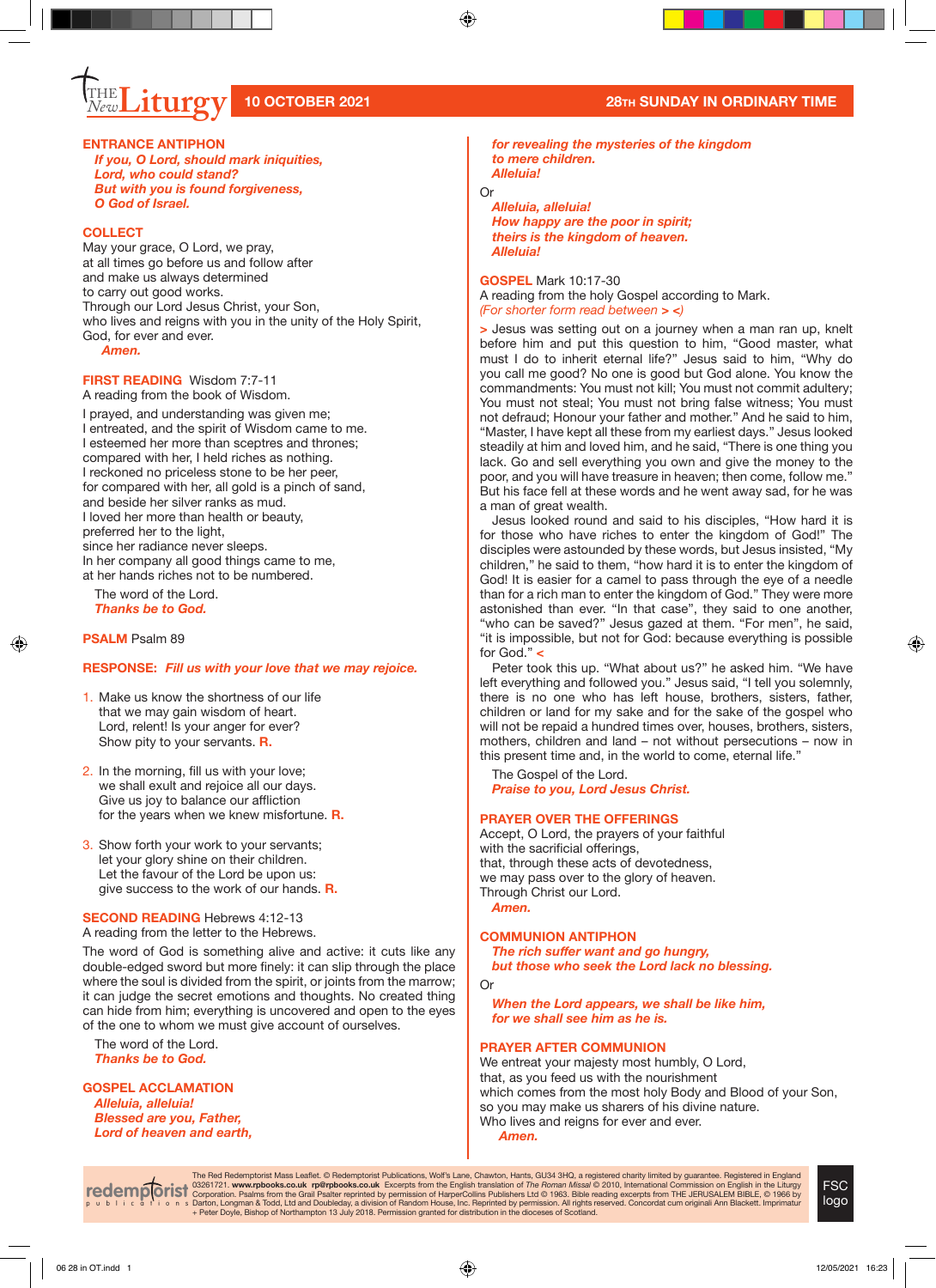#### **ENTRANCE ANTIPHON**

*To you I call; for you will surely heed me, O God; turn your ear to me; hear my words. Guard me as the apple of your eye; in the shadow of your wings protect me.* 

#### **COLLECT**

*New*

Almighty ever-living God, grant that we may always conform our will to yours and serve your majesty in sincerity of heart. Through our Lord Jesus Christ, your Son, who lives and reigns with you in the unity of the Holy Spirit, God, for ever and ever.  *Amen.*

#### **FIRST READING** Isaiah 53:10-11

A reading from the prophet Isaiah. The Lord has been pleased to crush his servant with suffering. If he offers his life in atonement, he shall see his heirs, he shall have a long life and through him what the Lord wishes will be done.

His soul's anguish over he shall see the light and be content. By his sufferings shall my servant justify many, taking their faults on himself.

The word of the Lord. *Thanks be to God.*

#### **PSALM** Psalm 32

#### **RESPONSE:** *May your love be upon us, O Lord, as we place all our hope in you.*

- 1. The word of the Lord is faithful and all his works to be trusted. The Lord loves justice and right and fills the earth with his love. **R.**
- 2. The Lord looks on those who revere him. on those who hope in his love, to rescue their souls from death, to keep them alive in famine. **R.**
- 3. Our soul is waiting for the Lord. The Lord is our help and our shield. May your love be upon us, O Lord, as we place all our hope in you. **R.**

#### **SECOND READING** Hebrews 4:14-16 A reading from the letter to the Hebrews.

Since in Jesus, the Son of God, we have the supreme high priest who has gone through to the highest heaven, we must never let go of the faith that we have professed. For it is not as if we had a high priest who was incapable of feeling our weaknesses with us; but we have one who has been tempted in every way that we are, though he is without sin. Let us be confident, then, in approaching the throne of grace, that we shall have mercy from him and find grace when we are in need of help.

The word of the Lord. *Thanks be to God.*

#### **GOSPEL ACCLAMATION**

*Alleluia, alleluia! I am the Way, the Truth and the Life, says the Lord; no one can come to the Father except through me. Alleluia!* 

#### Or

*Alleluia, alleluia! The Son of Man came to serve, and to give his life as a ransom for many. Alleluia!* 

#### **GOSPEL** Mark 10:35-45

A reading from the holy Gospel according to Mark. *(For shorter form read between > <)*

James and John, the sons of Zebedee, approached Jesus. "Master," they said to him, "we want you to do us a favour." He said to them, "What is it you want me to do for you?" They said to him, "Allow us to sit one at your right hand and the other at your left in your glory." "You do not know what you are asking" Jesus said to them. "Can you drink the cup that I must drink, or be baptised with the baptism with which I must be baptised?" They replied, "We can." Jesus said to them, "The cup that I must drink you shall drink, and with the baptism with which I must be baptised you shall be baptised, but as for seats at my right hand or my left, these are not mine to grant: they belong to those to whom they have been allotted."

When the other ten heard this they began to feel indignant with James and John, so **>** Jesus called them to him and said to them, "You know that among the pagans their so-called rulers lord it over them, and their great men make their authority felt. This is not to happen among you. No; anyone who wants to become great among you must be your servant, and anyone who wants to be first among you must be slave to all. For the Son of Man himself did not come to be served but to serve, and to give his life as a ransom for many." **<**

The Gospel of the Lord. *Praise to you, Lord Jesus Christ.*

#### **PRAYER OVER THE OFFERINGS**

Grant us, Lord, we pray, a sincere respect for your gifts, that, through the purifying action of your grace, we may be cleansed by the very mysteries we serve. Through Christ our Lord. *Amen.*

#### **COMMUNION ANTIPHON**

*Behold, the eyes of the Lord are on those who fear him, who hope in his merciful love, to rescue their souls from death, to keep them alive in famine.* 

#### Or

*The Son of Man has come to give his life as a ransom for many.* 

#### **PRAYER AFTER COMMUNION**

Grant, O Lord, we pray, that, benefiting from participation in heavenly things, we may be helped by what you give in this present age and prepared for the gifts that are eternal. Through Christ our Lord.

 *Amen.*

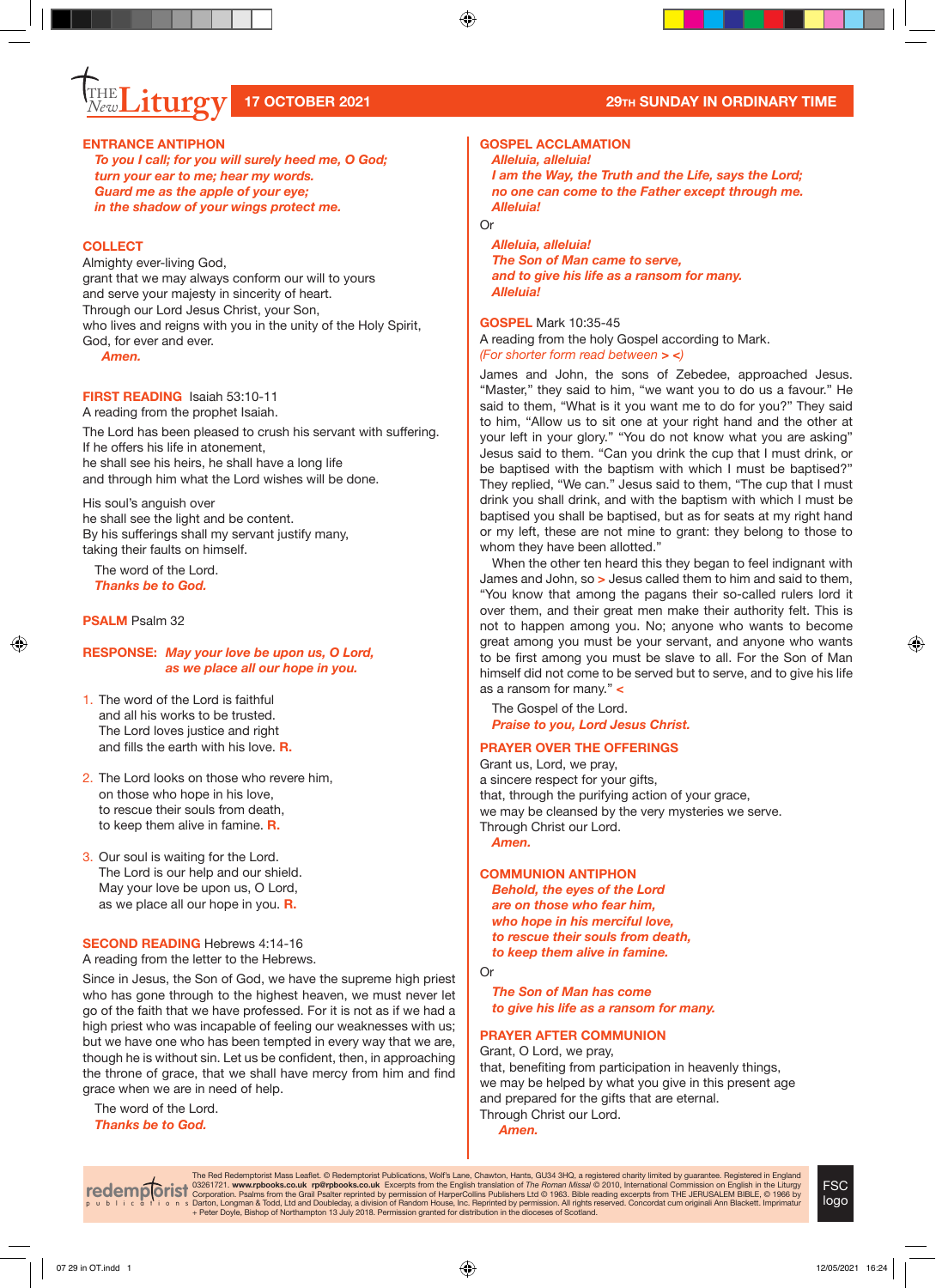#### **ENTRANCE ANTIPHON**

#### *Let the hearts that seek the Lord rejoice; turn to the Lord and his strength; constantly seek his face.*

#### **COLLECT**

Almighty ever-living God, increase our faith, hope and charity, and make us love what you command, so that we may merit what you promise. Through our Lord Jesus Christ, your Son, who lives and reigns with you in the unity of the Holy Spirit, God, for ever and ever.  *Amen.*

#### **FIRST READING** Jeremiah 31:7-9

A reading from the prophet Jeremiah.

The Lord says this:

Shout with joy for Jacob! Hail the chief of nations! Proclaim! Praise! Shout: "The Lord has saved his people, the remnant of Israel!" See, I will bring them back from the land of the North and gather them from the far ends of earth; all of them: the blind and the lame, women with child, women in labour: a great company returning here. They had left in tears, I will comfort them as I lead them back; I will guide them to streams of water, by a smooth path where they will not stumble. For I am a father to Israel, and Ephraim is my first-born son. The word of the Lord.

*Thanks be to God.*

#### **PSALM** Psalm 125

#### **RESPONSE:** *What marvels the Lord worked for us! Indeed we were glad.*

- 1. When the Lord delivered Zion from bondage, it seemed like a dream. Then was our mouth filled with laughter, on our lips there were songs. **R.**
- 2. The heathens themselves said: "What marvels the Lord worked for them!" What marvels the Lord worked for us! Indeed we were glad. **R.**
- 3. Deliver us, O Lord, from our bondage as streams in dry land. Those who are sowing in tears will sing when they reap. **R.**
- 4. They go out, they go out, full of tears, carrying seed for the sowing: they come back, they come back, full of song, carrying their sheaves. **R.**

#### **SECOND READING Hebrews 5:1-6**

A reading from the letter to the Hebrews.

Every high priest has been taken out of mankind and is appointed to act for men in their relations with God, to offer gifts and

sacrifices for sins; and so he can sympathise with those who are ignorant or uncertain because he too lives in the limitations of weakness. That is why he has to make sin offerings for himself as well as for the people. No one takes this honour on himself, but each one is called by God, as Aaron was. Nor did Christ give himself the glory of becoming high priest, but he had it from the one who said to him: You are my son, today I have become your father, and in another text: You are a priest of the order of Melchizedek, and for ever.

The word of the Lord. *Thanks be to God.*

#### **GOSPEL ACCLAMATION**

*Alleluia, alleluia! I am the light of the world, says the Lord, anyone who follows me will have the light of life. Alleluia!* 

Or

#### *Alleluia, alleluia!*

*Our Saviour Christ Jesus abolished death, and he has proclaimed life through the Good News. Alleluia!* 

#### **GOSPEL** Mark 10:46-52

A reading from the holy Gospel according to Mark.

As Jesus left Jericho with his disciples and a large crowd, Bartimaeus (that is, the son of Timaeus), a blind beggar, was sitting at the side of the road. When he heard that it was Jesus of Nazareth, he began to shout and say, "Son of David, Jesus, have pity on me." And many of them scolded him and told him to keep quiet, but he only shouted all the louder, "Son of David, have pity on me." Jesus stopped and said, "Call him here." So they called the blind man. "Courage," they said, "get up; he is calling you." So throwing off his cloak, he jumped up and went to Jesus. Then Jesus spoke, "What do you want me to do for you?" "Rabbuni," the blind man said to him, "Master, let me see again." Jesus said to him, "Go; your faith has saved you." And immediately his sight returned and he followed him along the road.

The Gospel of the Lord. *Praise to you, Lord Jesus Christ.*

#### **PRAYER OVER THE OFFERINGS**

Look, we pray, O Lord, on the offerings we make to your majesty, that whatever is done by us in your service may be directed above all to your glory. Through Christ our Lord. *Amen.*

#### **COMMUNION ANTIPHON**

*We will ring out our joy at your saving help and exult in the name of our God.* 

Or

*Christ loved us and gave himself up for us, as a fragrant offering to God.* 

#### **PRAYER AFTER COMMUNION**

May your Sacraments, O Lord, we pray, perfect in us what lies within them, that what we now celebrate in signs we may one day possess in truth. Through Christ our Lord.  *Amen.*

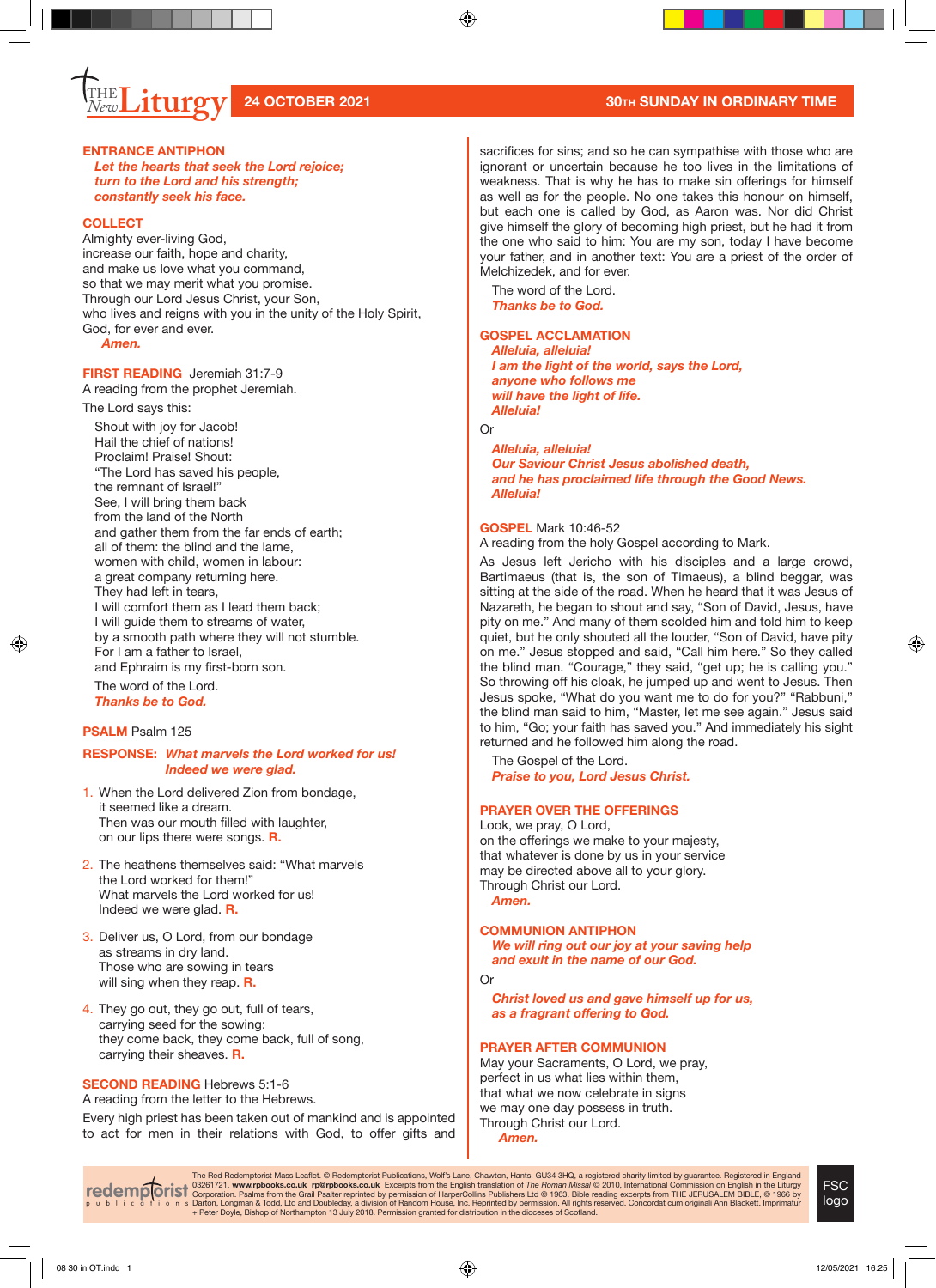## **Liturgy 31 OCTOBER 2021** 31 SUNDAY IN ORDINARY TIME *New*

#### **ENTRANCE ANTIPHON**

*Forsake me not, O Lord, my God; be not far from me! Make haste and come to my help, O Lord, my strong salvation!* 

#### **COLLECT**

Almighty and merciful God, by whose gift your faithful offer you right and praiseworthy service, grant, we pray, that we may hasten without stumbling to receive the things you have promised. Through our Lord Jesus Christ, your Son, who lives and reigns with you in the unity of the Holy Spirit, God, for ever and ever.  *Amen.*

#### **FIRST READING** Deuteronomy 6:2-6

A reading from the book of Deuteronomy.

Moses said to the people: "If you fear the Lord your God all the days of your life and if you keep all his laws and commandments which I lay on you, you will have a long life, you and your son and your grandson. Listen then, Israel, keep and observe what will make you prosper and give you great increase, as the Lord God of your fathers has promised you, giving you a land where milk and honey flow.

"Listen, Israel: The Lord our God is the one Lord. You shall love the Lord your God with all your heart, with all your soul, with all your strength. Let these words I urge on you today be written on your heart."

The word of the Lord. *Thanks be to God.*

#### **PSALM** Psalm 17

#### **RESPONSE:** *I love you, Lord, my strength.*

- 1. I love you, Lord, my strength, my rock, my fortress, my saviour. My God is the rock where I take refuge; my shield, my mighty help, my stronghold. The Lord is worthy of all praise: when I call I am saved from my foes. **R.**
- 2. Long life to the Lord, my rock! Praised be the God who saves me. He has given great victories to his king and shown his love for his anointed. **R.**

#### **SECOND READING** Hebrews 7:23-28

A reading from the letter to the Hebrews.

There used to be a great number of priests under the former covenant, because death put an end to each one of them; but this one, Christ, because he remains for ever, can never lose his priesthood. It follows, then, that his power to save is utterly certain, since he is living for ever to intercede for all who come to God through him.

To suit us, the ideal high priest would have to be holy, innocent and uncontaminated, beyond the influence of sinners, and raised up above the heavens; one who would not need to offer sacrifices every day, as the other high priests do for their own sins and then for those of the people, because he has done this once and for all by offering himself. The Law appoints high priests who are men subject to weakness; but the promise on oath, which came after the Law, appointed the Son who is made perfect for ever.

The word of the Lord. *Thanks be to God.*

#### **GOSPEL ACCLAMATION**

*Alleluia, alleluia! Your words are spirit, Lord, and they are life: you have the message of eternal life. Alleluia!* 

Or

*Alleluia, alleluia! If anyone loves me he will keep my word, and my Father will love him, and we shall come to him. Alleluia!* 

#### **GOSPEL** Mark 12:28-34

A reading from the holy Gospel according to Mark.

One of the scribes came up to Jesus and put a question to him, "Which is the first of all the commandments?" Jesus replied, "This is the first: Listen, Israel, the Lord our God is the one Lord, and you must love the Lord your God with all your heart, with all your soul, with all your mind and with all your strength. The second is this: You must love your neighbour as yourself. There is no commandment greater than these." The scribe said to him, "Well spoken, Master; what you have said is true: that he is one and there is no other. To love him with all your heart, with all your understanding and strength, and to love your neighbour as yourself, this is far more important than any holocaust or sacrifice." Jesus, seeing how wisely he had spoken, said, "You are not far from the kingdom of God." And after that no one dared to question him any more.

The Gospel of the Lord. *Praise to you, Lord Jesus Christ.*

#### **PRAYER OVER THE OFFERINGS**

May these sacrificial offerings, O Lord, become for you a pure oblation, and for us a holy outpouring of your mercy. Through Christ our Lord. *Amen.*

#### **COMMUNION ANTIPHON**

*You will show me the path of life, the fullness of joy in your presence, O Lord.* 

#### Or

*Just as the living Father sent me and I have life because of the Father, so whoever feeds on me shall have life because of me, says the Lord.* 

#### **PRAYER AFTER COMMUNION**

May the working of your power, O Lord, increase in us, we pray, so that, renewed by these heavenly Sacraments, we may be prepared by your gift for receiving what they promise. Through Christ our Lord.

 *Amen.*